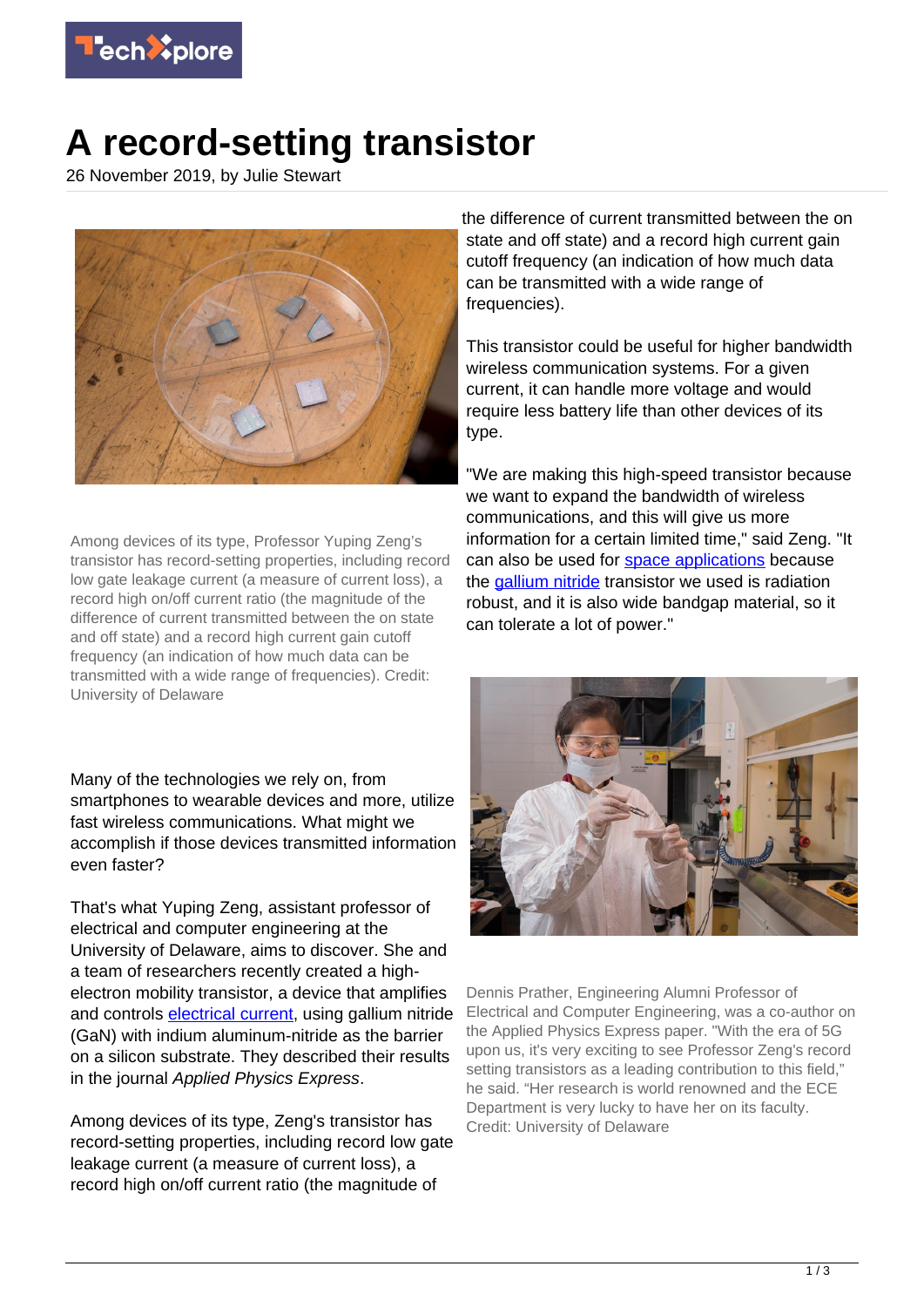

This transistor represents innovation in both material design and [device](https://techxplore.com/tags/device/) application design. The transistors are made on a low-cost silicon substrate, "and this process can also be compatible with silicon Complementary metal–oxide–semiconductor (CMOS) technology, which is the conventional technology used for semiconductors," said Zeng.

The transistor described in the recent paper was just the first of many to come.

"We are trying to continue to break our own record, both for the low power application as well as for the high-speed application," said Zeng. The team also plans to use their transistors to make power amplifiers that could be particularly useful for wireless communications as well as other internetof-things.

Zeng's group is also working on titanium oxide transistors which are transparent and could be used for backplane displays, competing with the technology for currently commercially used indiumgallium-zinc oxide (InGaZnO) transistors.

Dennis Prather, Engineering Alumni Professor of Electrical and Computer Engineering, was a coauthor on the Applied Physics Express paper.

"With the era of 5G upon us, it's very exciting to see Professor Zeng's record setting [transistors](https://techxplore.com/tags/transistors/) as a leading contribution to this field," he said. "Her research is world renowned and the ECE Department is very lucky to have her on its faculty. To this end, 5G is ushering in a wave of new technologies in nearly every aspect of mobile communications and wireless networks, to have UD's ECE department at the leading edge, with Professor Zeng's outstanding research, is truly a wonderful thing."

 **More information:** Peng Cui et al. Highperformance InAlN/GaN HEMTs on silicon substrate with high  $f \mathsf{I} \times L$  g, Applied Physics Express (2019). [DOI: 10.7567/1882-0786/ab3e29](http://dx.doi.org/10.7567/1882-0786/ab3e29)

Provided by University of Delaware